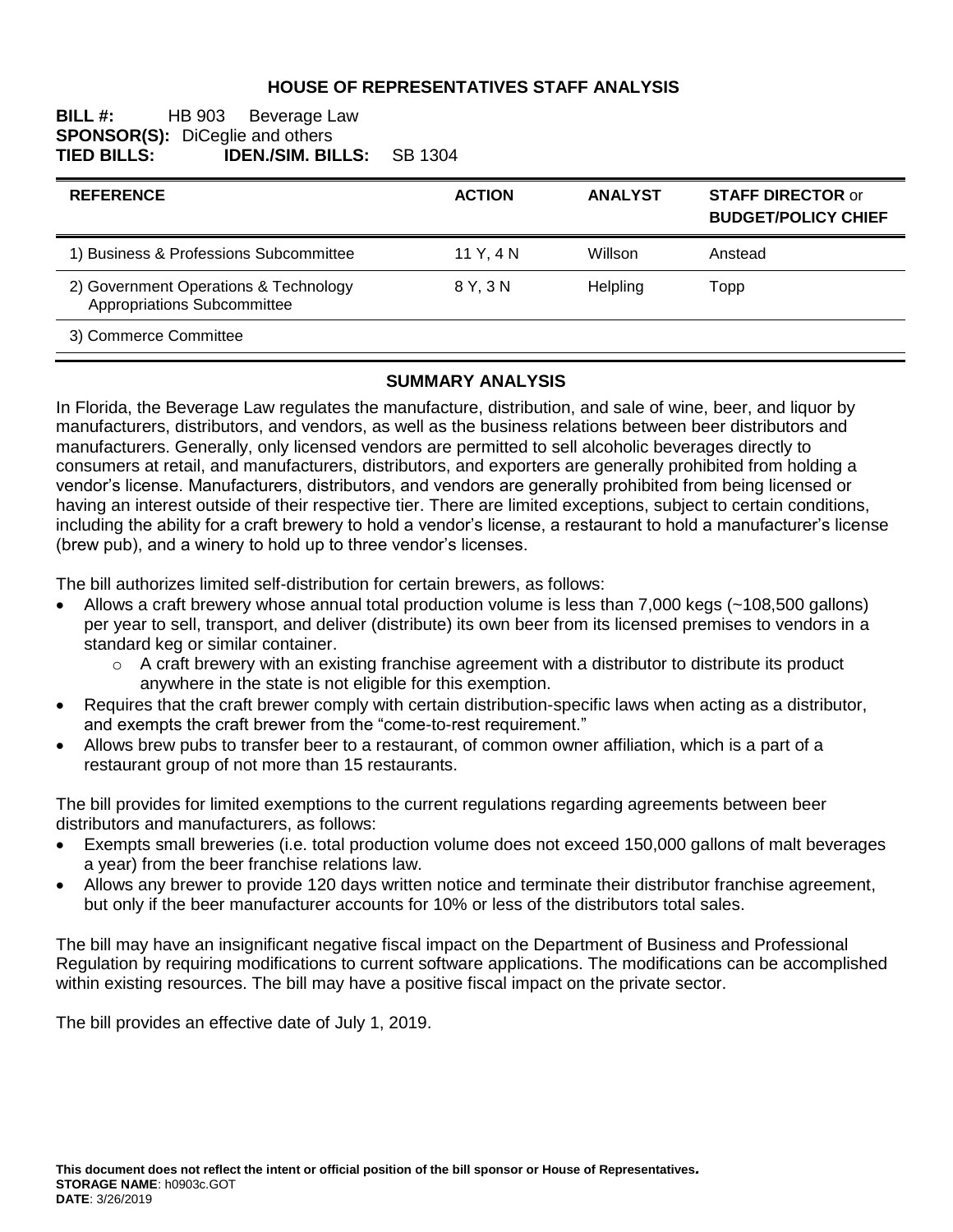# **FULL ANALYSIS**

### **I. SUBSTANTIVE ANALYSIS**

### A. EFFECT OF PROPOSED CHANGES:

### **Beverage Law**

In Florida, the Beverage Law<sup>1</sup> regulates the manufacture, distribution, and sale of wine, beer, and liquor by manufacturers, distributors, and vendors. The Division of Alcoholic Beverages and Tobacco (Division) within the Department of Business and Professional Regulation (DBPR) administers and enforces the Beverage Law.<sup>2</sup>

"Alcoholic beverages" are defined in s. 561.01, F.S., as "distilled spirits and all beverages containing one-half of 1 percent or more alcohol by volume." "Malt beverages" are brewed alcoholic beverages containing malt.<sup>3</sup>

Section 561.14, F.S., specifies license and registration classifications used in the Beverage Law:

- "Manufacturers" are those "licensed to manufacture alcoholic beverages and distribute the same at wholesale to licensed distributors and to no one else within the state, unless authorized by statute."
- "Distributors" are those "licensed to sell and distribute alcoholic beverages at wholesale to persons who are licensed to sell alcoholic beverages."
- "Importers" are those licensed to sell, or to cause to be sold, shipped, and invoiced, alcoholic beverages to licensed manufacturers or licensed distributors, and to no one else in this state.<sup>4</sup>
- "Vendors" are those "licensed to sell alcoholic beverages at retail only" and may not "purchase or acquire in any manner for the purpose of resale any alcoholic beverages from any person not licensed as a vendor, manufacturer, bottler, or distributor under the Beverage Law."

# **Three-Tier System and Tied House Evil**

Since the repeal of Prohibition in 1933, regulation of alcohol in the United States has traditionally been based upon what is termed the "three-tier system." The system requires separation of the manufacture, distribution, and sale of alcoholic beverages. The manufacturer creates the beverages, and the distributor obtains the beverages from the manufacturer to deliver to the vendor. The vendor makes the ultimate sale to the consumer.<sup>5</sup>

Generally, only licensed vendors are permitted to sell alcoholic beverages directly to consumers at retail, and manufacturers, distributors, and exporters<sup>6</sup> are generally prohibited from holding a vendor's license.<sup>7</sup> Manufacturers, distributors, and vendors are generally prohibited from being licensed or having an interest in more than one tier. Limited exceptions exist, subject to certain conditions, such as the ability for a craft brewery to hold a vendor's license, a restaurant to hold a manufacturer's license (brew pub), and a winery to hold up to three vendor's licenses. $8$ 

 $\overline{a}$ 

8 *See* ss. 561.22, F.S.; 561.24, F.S.; 561.14(1), F.S.; and 563.022(14), F.S.

**STORAGE NAME**: h0903c.GOT **PAGE: 2 DATE**: 3/26/2019

<sup>1</sup> Section 561.01(6), F.S., provides that the "The Beverage Law" means chs. 561, 562, 563, 564, 565, 567, and 568, F.S.

 $2^2$  S. 561.02, F.S.

 $3$  S. 563.01, F.S.

 $4$  S. 561.01(5), F.S.

 $<sup>5</sup>$  S. 561.14, F.S.</sup>

 $6$  S. 561.01(16), F.S. "Exporter" means any person that sells alcoholic beverages to persons for use outside the state and includes a ship's chandler and a duty-free shop

<sup>&</sup>lt;sup>7</sup> S. 561.22(1), F.S.; s. 561.14(3), F.S. However, see the exceptions provided in ss. 561.221 and 565.03, F.S.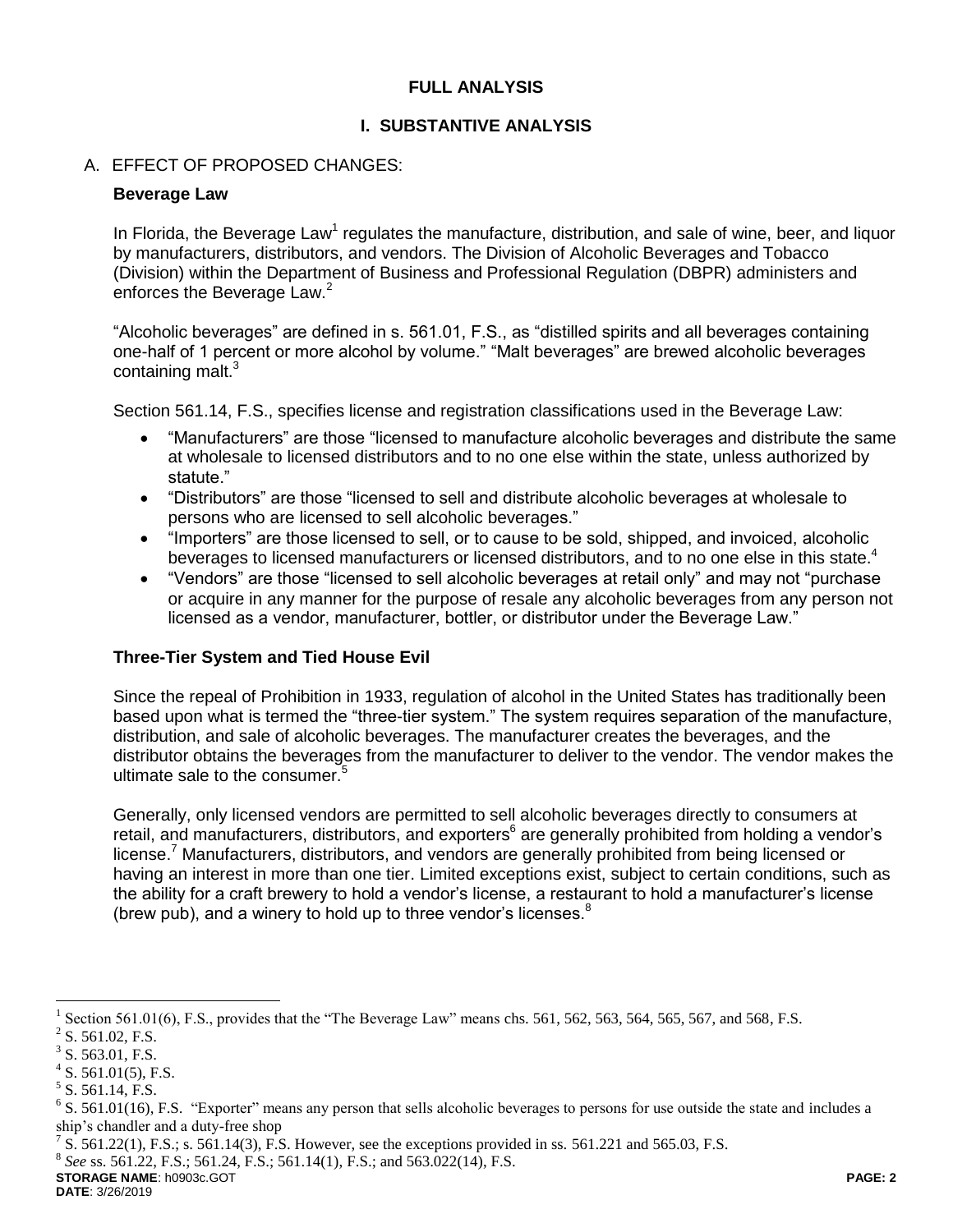The three-tier system is deeply rooted in the perceived evils of the "tied house" in which a bar is owned or operated by a manufacturer or the manufacturer exercises undue influence over the retail vendor.<sup>9</sup>

Florida's "Tied House Evil Law," s. 561.42, F.S., prohibits a manufacturer or distributor of alcoholic beverages from having a financial interest, directly or indirectly, in the establishment or business of a licensed vendor, and prohibits a manufacturer or distributor from giving gifts, loans, property, or rebates to retail vendors.

# **Craft Breweries**

Section 561.221(2), F.S., allows a brewery to receive up to eight vendor's licenses for the sale of alcoholic beverages on property consisting of a single complex that includes a brewery, which may be divided by no more than one public street or highway. These vendor's licenses are an exception to the three-tier system described in ss. 561.14 and 561.22, F.S., and to the tied house evil restrictions in s. 561.42, F.S.

A craft brewery with multiple manufacturing licenses may transfer malt beverages that it produces between its breweries, up to 100 percent of the yearly production of the receiving brewery. Alcoholic beverages that the craft brewery does not make must be obtained through a distributor, an importer, sales agent, or broker.

### **Come-to-Rest Requirement**

Section 561.5101, F.S., requires, for purposes of inspection and tax-revenue control, all malt beverages to come to rest at the licensed premises of an alcoholic beverage wholesaler in this state before being sold to a vendor by the wholesaler. The come-to-rest requirement does not apply to malt beverages that a craft brewery manufacturers and sells to consumers as a vendor, or to malt beverages manufactured and sold by a brew pub. It is a felony of the third degree<sup>10</sup> for any person in the business of selling alcoholic beverages to knowingly and intentionally sell malt beverages in a manner inconsistent with the come-to-rest requirement.

#### **Alcoholic Beverage Deliveries**

Vendors, but not manufacturers or distributors, are allowed to make deliveries away from their place of business for sales actually made at their licensed place of business. Telephone, electronic, and mail orders received at a vendor's licensed place of business are construed as a sale actually made at the vendor's licensed place of business. Deliveries may be made in vehicles that are owned or leased by the vendor, or in a third-party vehicle pursuant to a contract with a third party with whom the vendor has contracted to make deliveries, including, but not limited to, common carriers.<sup>11</sup>

Manufacturers and distributors are allowed to make deliveries in vehicles that they own or lease.

For compliance purposes, all licensees' vehicles are subject to search and inspection without a search warrant by authorized employees of the Division, sheriffs, deputy sheriffs, and police officers during<br>business bours at other times the vehicle is being used to transport at deliver alsoholic beverages <sup>12</sup> business hours or other times the vehicle is being used to transport or deliver alcoholic beverages.

Craft breweries that also hold a vendor's licenses are specifically prohibited from making deliveries under this law.<sup>13</sup>

 $\overline{a}$ 

**STORAGE NAME**: h0903c.GOT **PAGE: 3 DATE**: 3/26/2019  $^{13}$  Ss. 561.221 (2)(d), F.S.; 565.57(1), F.S.

<sup>9</sup> *See* Andrew Tamayo, *What's Brewing in the Old North State: An Analysis of the Beer Distribution Laws Regulating North Carolina's Craft Breweries*, 88 N.C. L. REV. 2198 (2010), [http://scholarship.law.unc.edu/nclr/vol88/iss6/6.](http://scholarship.law.unc.edu/nclr/vol88/iss6/6)

<sup>&</sup>lt;sup>10</sup> Punishable as provided in ss. 775.082, 775.083, or 775.084, F.S.

 $^{11}$  S. 561.57(1)–(2), F.S.

<sup>12</sup> *Id.*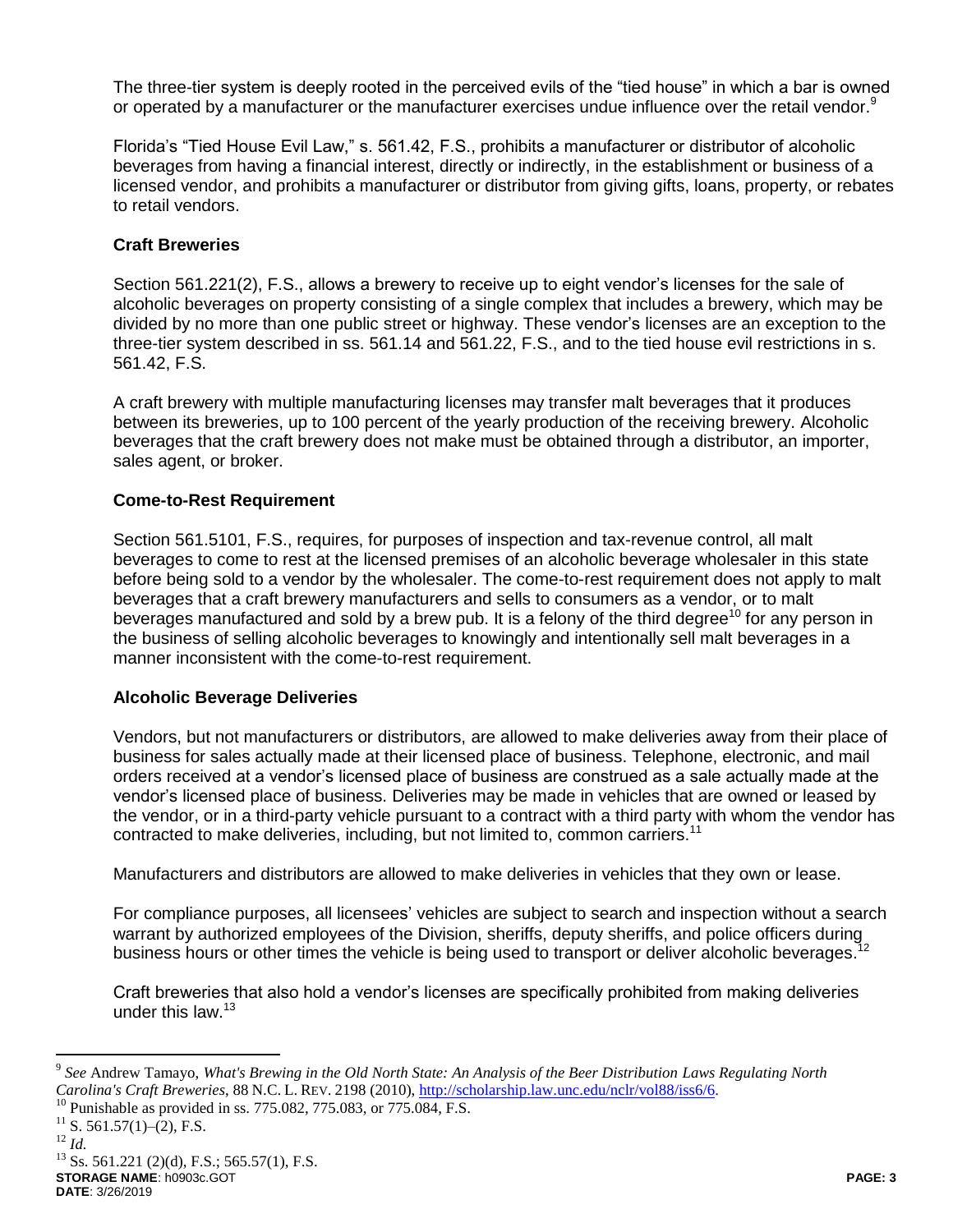# **Business Relations between Beer Distributors and Manufacturers (Franchise Law)**

Section 563.022, F.S. governs the relationship between manufacturers of malt beverages and their distributors. This relationship is highly regulated, and apart from the limited exceptions mentioned previously, Florida brewers are required<sup>14</sup> to enter into a "beer distribution agreement" or "franchise agreement" with a distributor to sell their product in this state. The agreement must be in writing, filed with the state, and conform to statutory requirements.<sup>15</sup>

The Franchise Law specifies that distributors, but not brewers, are prohibited from waiving any of the rights granted to them under the Franchise Law.<sup>16</sup> Section 563.021, F.S., requires an exclusive sales territory agreement for each brand that the distributor sells for a brewer, which must be filed with the Division. A brewer may not enter into more than one distribution agreement for a given brand in a given territory.

Under the Franchise Law, brewers:

- May provide good faith, written notice that the distributor is in default of any agreement.<sup>17</sup>
- May terminate, cancel or refuse to renew the distribution agreement for "good cause."
- May not terminate, cancel, or fail to renew a distribution agreement without "good cause," regardless of the time period specified in the franchise agreement.<sup>18</sup>
	- o "Good cause" exists if:
		- The distributor fails to comply with a reasonable and material provision of the agreement;
		- The brewery provided written notice to the distributor within 18 months of the failure;
		- **The distributor was given a reasonable opportunity to make a good faith effort to** comply with the agreement; and
		- The distributor was given 30 days to submit a corrective action plan, and an additional 90 days to cure in accordance with the plan.*<sup>19</sup>*

A brewer may terminate for cause, upon 15 days' notice, if the distributor:

- Files for bankruptcy, is insolvent, or is otherwise unable to remain in business.
- Has their state or federal license revoked for more than 60 days.
- Is convicted of a felony, but only if it has an adverse effect on the good will or interest of the distributor or brewer.
- Commits fraudulent conduct on a matter material to the brewer.
- Intentionally sells the brewer's products outside of their exclusive sales territory.
- Fails to pay for products 15 business days after receiving a demand for immediate payment.
- Sells, transfers, or assigns their interest in the distributorship without the written consent of the brewer. *20*

The burden is on the brewery to show that it has acted in good faith, that the notice requirements have been complied with, and that there was good cause for the termination, cancellation, nonrenewal, or discontinuance.*<sup>21</sup>*

 $\overline{a}$ 

 $14$  S. 563.022(15), F.S. The Franchise Law applies to all written or oral agreements between a manufacturer and beer distributor in existence on June 4, 1987, as well as agreements entered into or renewed after June 4, 1987.

<sup>15</sup> *See* Brewer's Law, *Florida Distribution Agreement Guide,* [http://brewerslaw.com/wp-content/uploads/2014/06/Florida-Beer-](http://brewerslaw.com/wp-content/uploads/2014/06/Florida-Beer-Distribution-Guide.pdf)[Distribution-Guide.pdf](http://brewerslaw.com/wp-content/uploads/2014/06/Florida-Beer-Distribution-Guide.pdf) (last visited March 8, 2019).

 $\frac{16}{16}$  S. 563.022(13), F.S.

 $17$  S. 563.022(5)(b)3., F.S.

<sup>&</sup>lt;sup>18</sup> S. 563.022(5)(b)4., F.S.<br><sup>19</sup> S. 563.022(7), F.S.

S. 563.022(7), F.S.

 $20$  S. 563.022(10), F.S.

 $21$  S. 563.022(8), F.S.

**STORAGE NAME**: h0903c.GOT **PAGE: 4**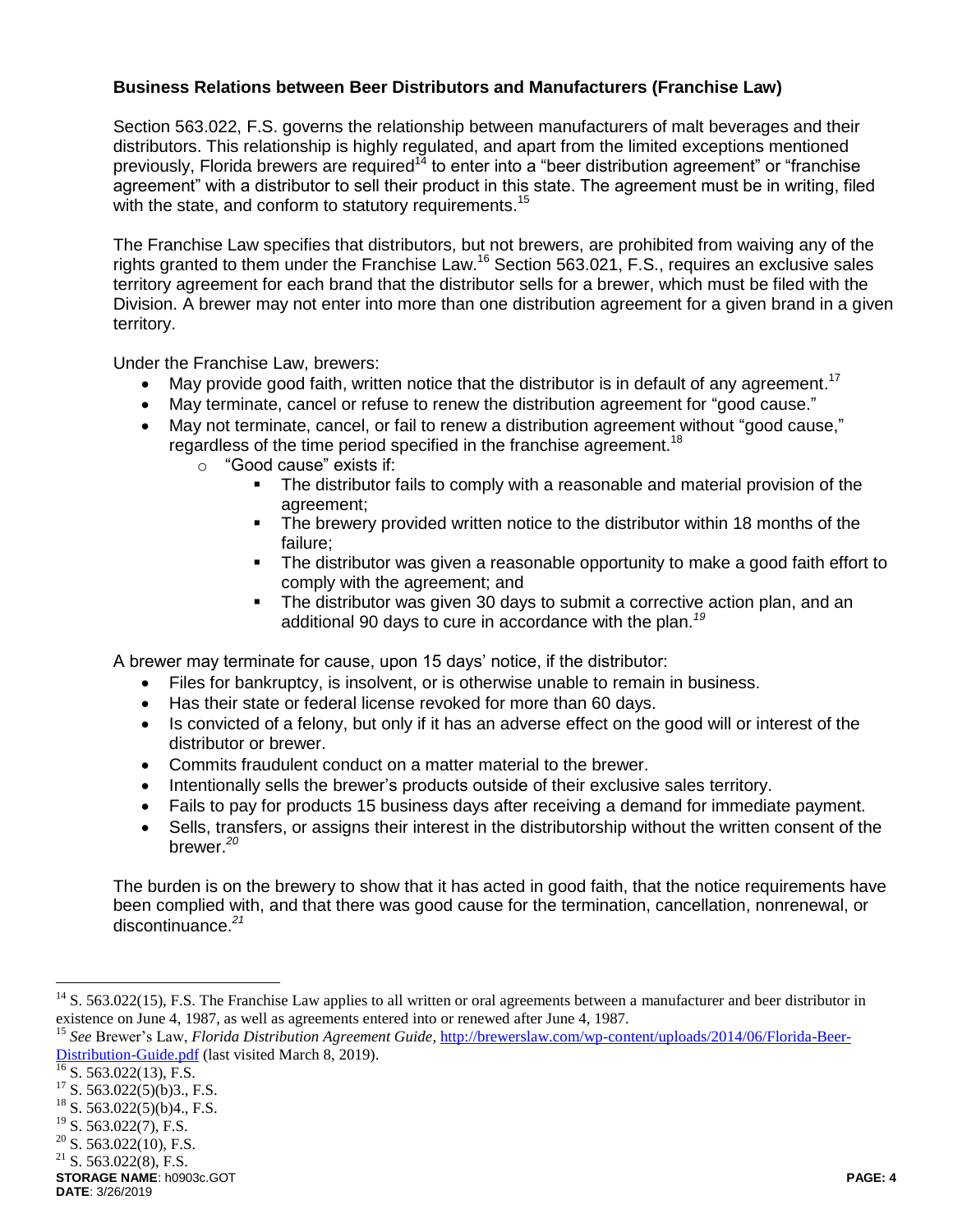A brewer is required to pay reasonable compensation for the diminished value of the distributor's business if the brewer cancels, terminates or fails to renew their agreement, or refuses to consent to the sale of a distributor's interest in the distributorship, without good cause. $^{22}$ 

If a brewer sells or transfers their interest in the brewery, their successor is also bound by the terms and conditions of the distribution agreement.*<sup>23</sup>* The Franchise Law allows a brewer to get out of a distribution agreement if they go out of business or stop making the products covered by the agreement, upon not less than 30 days' prior written notice.<sup>24</sup>

In the event of a dispute arising under the Franchise Law, the prevailing party is entitled to recover costs and attorney fees.<sup>25</sup>

#### Effect of the Bill

### *Limited Self-Distribution for Craft Brewers*

The bill:

- Allows a craft brewery whose annual total production volume is less than 7,000 kegs (~108,500 gallons) per year to sell, transport, and deliver (distribute) its own beer from its licensed premises to vendors in one of the standard keg sizes or similar containers.
	- $\circ$  However, a craft brewery with an existing franchise agreement with a distributor to distribute its product anywhere in the state is not eligible for this exemption.
- Requires that the craft brewer comply with certain distribution-specific laws when acting as a distributor, and exempts the craft brewer from the "come-to-rest requirement."
- Allows brew pubs to transfer beer to a restaurant, of common owner affiliation, which is a part of a restaurant group of not more than 15 restaurants.

### *Franchise Law - Termination Exemption for Small Accounts*

The bill allows any brewery to terminate a franchise agreement with their distributor, after 120 days written notice, but only if the brewer accounts for 10% or less of the distributor's total sales. This provision is available to any brewer, regardless of size or annual production volume.

# *Franchise Law - Craft Brewery Exemption*

The bill exempts small breweries (i.e. total production volume does not exceed 150,000 gallons of malt beverages a year) from the requirements imposed under the Franchise Law.

The bill provides an effective date of July 1, 2019.

# B. SECTION DIRECTORY:

- **Section 1:** Amends s. 561.221, F.S., authorizing a manufacturer who possesses a vendor's license to sell, transport, and deliver to vendors under certain circumstances; providing applicability; authorizing vendors licensed as manufacturers to transfer malt beverages to certain restaurants with common ownership affiliations.
- Section 2: Repeals s. 561.5101, F.S.; revising construction relating to come-to-rest requirements.

 $\overline{a}$  $22$  S. 563.022(17), F.S.

S. 563.022(16), F.S.

 $24$  S. 563.022(11), F.S.

<sup>&</sup>lt;sup>25</sup> S. 563.022(18)(c), F.S.

**STORAGE NAME**: h0903c.GOT **PAGE: 5 DATE**: 3/26/2019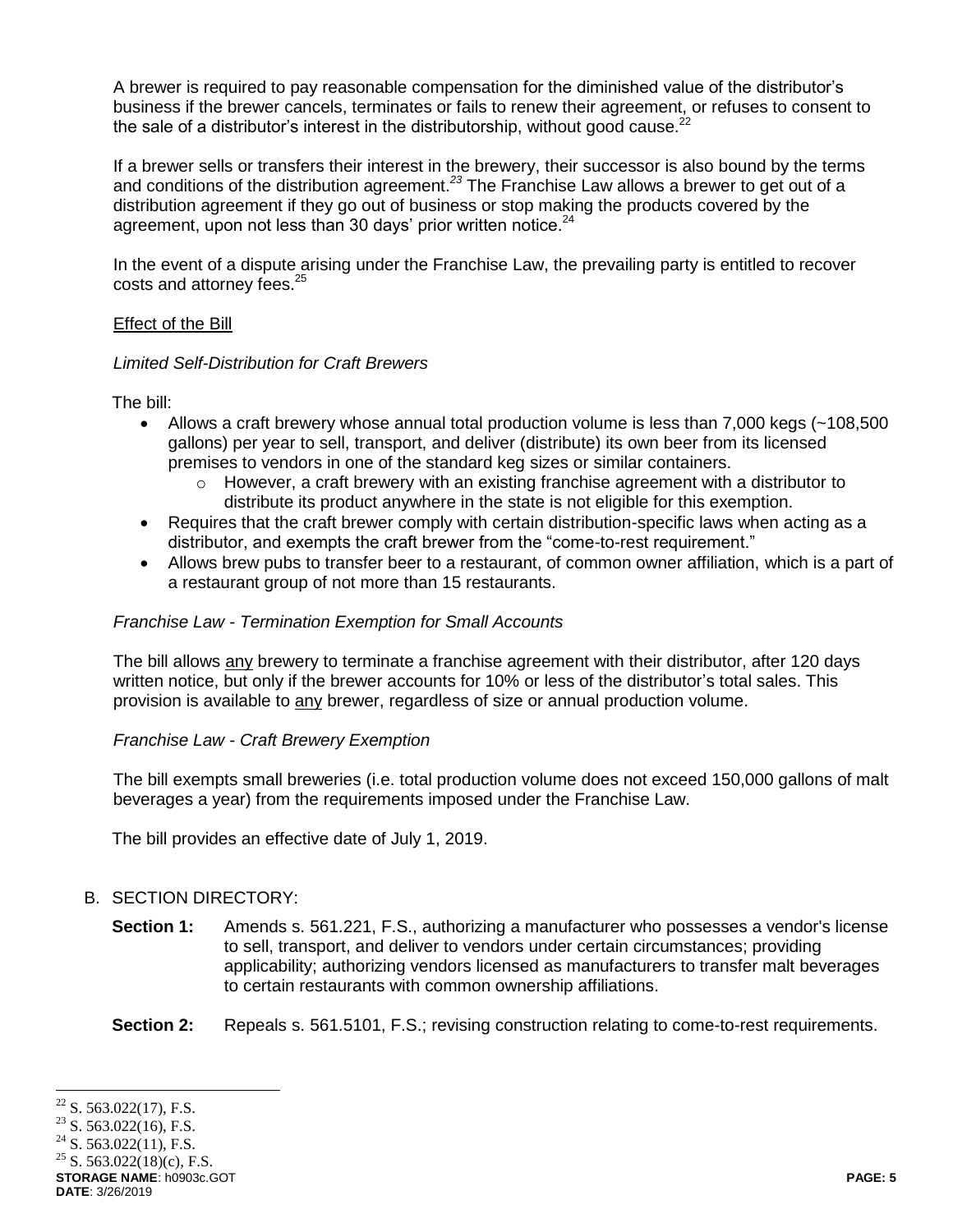- **Section 3:** Amends s. 561.57, F.S.; authorizing certain manufacturers to transport malt beverages in vehicles owned or leased by certain persons other than the manufacturer.
- **Section 4:** Amends s. 563.022, F.S.; revising the definition of the term "manufacturer"; revising construction; authorizing a manufacturer to terminate a contract with a distributor under certain circumstances.
- **Section 5:** Provides an effective date July 1, 2019.

# **II. FISCAL ANALYSIS & ECONOMIC IMPACT STATEMENT**

- A. FISCAL IMPACT ON STATE GOVERNMENT:
	- 1. Revenues:

None.

2. Expenditures:

The bill may require modifications to the Electronic Data Submission system used by the Department of Business and Professional Regulation. The Department has sufficient resources to make the modifications.

- B. FISCAL IMPACT ON LOCAL GOVERNMENTS:
	- 1. Revenues:

None.

2. Expenditures:

None.

C. DIRECT ECONOMIC IMPACT ON PRIVATE SECTOR:

None.

D. FISCAL COMMENTS:

The bill may have a positive economic impact on new or small breweries and brew pubs by providing relief from certain regulatory constraints, which will allow them to operate more freely and develop during their early growth stages.

# **III. COMMENTS**

- A. CONSTITUTIONAL ISSUES:
	- 1. Applicability of Municipality/County Mandates Provision:

None.

2. Other:

 $\overline{a}$ 

The Contract Clause in Article 1, Section 10, of the US Constitution, prohibits states from passing laws which substantially impair contract rights.<sup>26</sup> Interpretations of Florida's Contract Clause have generally mirrored the United States Supreme Court's interpretation of the federal Contract Clause.<sup>27</sup>

**STORAGE NAME**: h0903c.GOT **PAGE: 6 DATE**: 3/26/2019 Art. I, s. 10, Florida Constitution ("No . . . Law impairing the obligation of contracts shall be passed.")

<sup>&</sup>lt;sup>26</sup> *Home Bldg. & Loan Ass'n. v. Blaisdell*, 290 U.S. 398 (1923).<br><sup>27</sup> Art J s. 10. Florida Constitution ("No J aw impairi